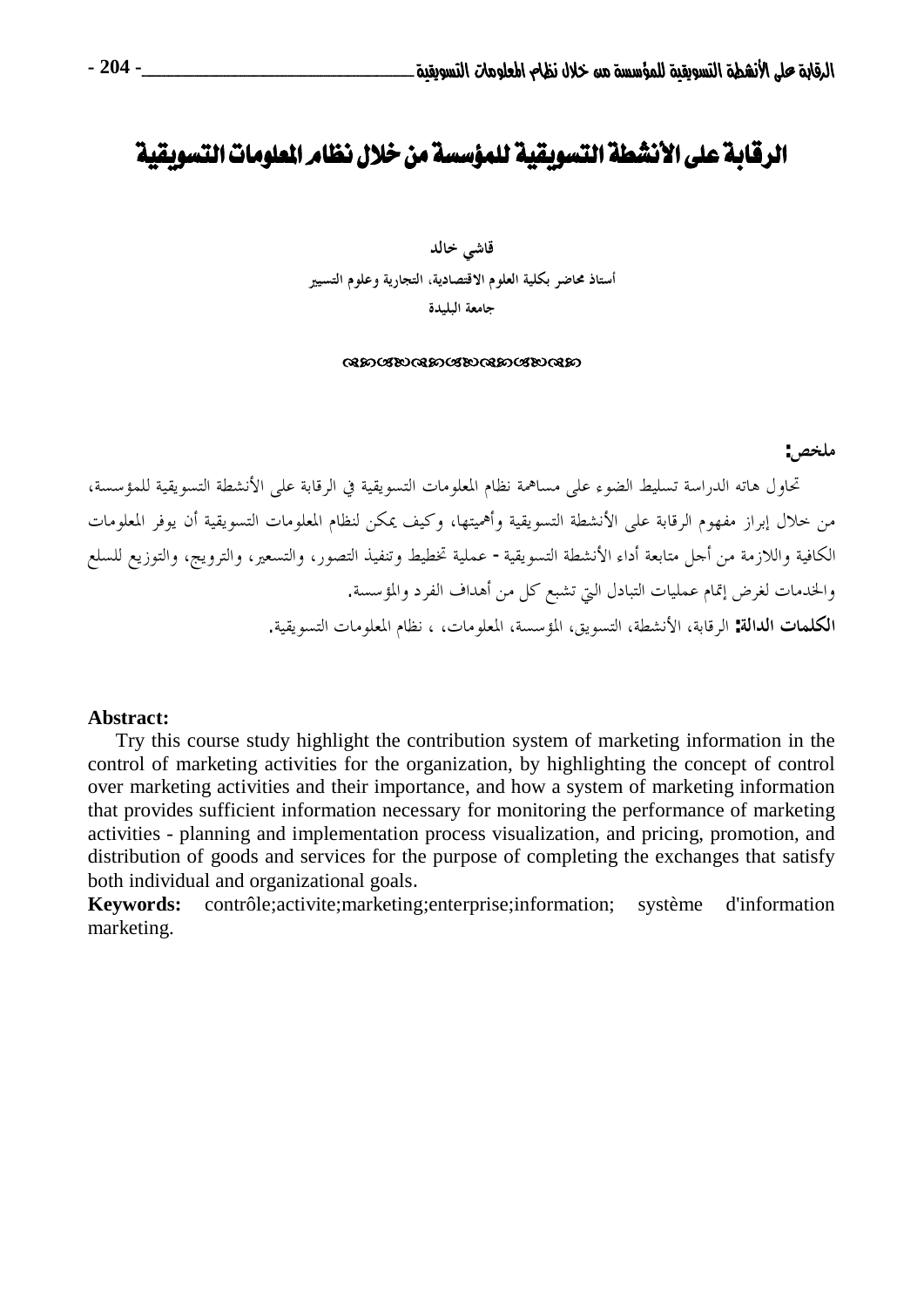قهيد:

تقوم المؤسسة بالأداء العديد من الأنشطة خاصة التسويقية منها، بدء من محاولة التنبؤ بما يحتاجه المستهلكين، ثم العمل على تنفيذ هذا الاحتياج من حلال تقديم المنتجات والخدمات لغرض تلبية حاجات ورغبات المستهلكين وصولا إلى التغذية العكسية من خلال المعلومات الراجعة عن ردود الأفعال عن طبيعة المنتجات المقدمة؛ حيث تعتبر الرقابة على الأنشطة التسويقية في المؤسسة بمثابة الحلقة الأخيرة التي تكتمل بما العملية التسويقية فبينما يخبر التخطيط المدير بما يجب عمله، فإنّ الرقابة تظهر ما الذي تمّ بالفعل، ومن هنا فإنّ الرقابة توفر العديد من المعلومات عن مدى قيام إدارة التسويق بتطبيق الخطط الموضوعة وماهية العوامل المسهمة في تحقيق النجاح أو الفشل التسويقي.

ولأجل إلقاء الضوء على الجوانب التي يتناولها النظام الرقابي التسويقي وتحديد دور نظام المعلومات التسويقية في ترشيد نظام الرقابة على الأنشطة التسويقية.

أولا: إشكالية الدراسة:

من حلال هذا البحث سنحاول الإحابة على الإشكالية الرئيسية التالية: كيف يمكن لنا إجراء الرقابة على الأنشطة التسويقية من خلال نظام المعلومات التسويقية داخل المؤسسة؟

### ثانيا: هيكل الدراسة:

ومن أحل تذليل الإحابة على التساؤل المحوري يمكن اعتماد الخطة البحثية التالية:

أولا: مضمون وأهمية الرقابة على الأنشطة التسويقية؛

ثانيا: الإطار العام لنظام معلومات التسويق للمؤسسة؛

ثالثاً: استخدام نظام المعلومات التسويقية في الرقابة على الأنشطة التسويقية للمؤسسة.

خلاصة وتوصيات.

1. مضمون وأهمية الرقابة على الأنشطة التسويقية:

سوف نتطرق في هذه النقطة إلى مفهوم الرقابة التسويقية التي تعتبر الأداة الفعّالة في الوقوف على مدى أداء الأنشطة التسويقية( عملية تخطيط وتنفيذ التصور، والتسعير، والترويج، والتوزيع للسلع والخدمات لغرض إتمام عمليات التبادل التي تشبع كل من أهداف الفرد والمؤسسة)، وكذا الأهمية النسبية التي تضطلع ها العملية الرقابية.

## 1.1. مفهوم الرقابة التسويقية

ينبغي في البداية التعرض إلى مفهوم الرقابة ثم نأتي بعد ذلك إلى مفهوم الرقابة التسويقية. فيقصد **بالوقابة** تلك النشاط الإداري التي تقوم به المؤسسة والذي يكون بصفة مستمرة ومتحدّدة، والذي من خلاله يتم التأكد من أنّ الأداء يتم وفق الأهداف والمؤشرات المحدّدة سلفا، وذلك عن طريق قياس درجة نجاح الأداء الفعلي في تحقيق الأهداف والمؤشرات الموضوعة ثم القيام بعملية التصحيح إن وحدت انحرافات<sup>1</sup> ، ويتم انجاز عملية الرقابة من خلال الاستعانة بمجموعة من الوسائل والتي منها:

> - الموازنات التقديرية؛ - الرسوم البيانية والبيانات الإحصائية؛ - التقارير والدفاتر والسجلات؛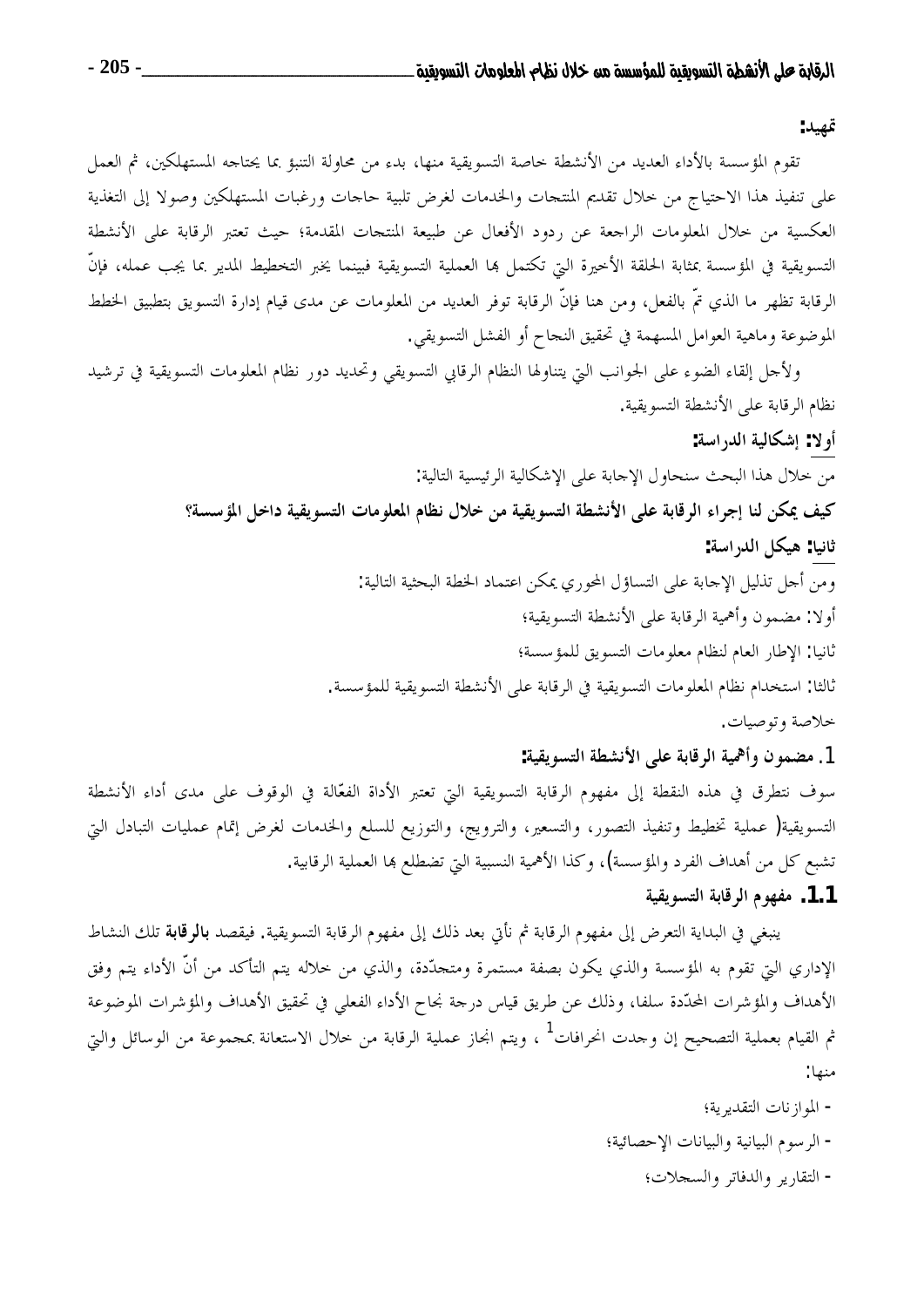- الملاحظة الشخصية.

أمّا ا**لرقابة التسويقية** فكما ذكرت أمينة محمود حسين محمود ه<sub>ى</sub> عملية إدارية تمدف إلى قياس مستوى كفاءة أداء الأنشطة التسويقية بالمؤسسة<sup>2</sup> .

ومنه النظام الرقابي كنشاط تسويقي يتضمن كل الفعاليات الضرورية لجعل الجهود التي تبذل في إطار هذا النشاط تصب عند أهدافه، من هنا فإنَّ النظام الرقابي التسويقي هو الأداة الضابطة للبرنامج التسويقي والتي تحدَّد نقاط الخلل التي تعترض هذا البرنامج وتؤشر التعديلات المناسبة، فالمتغيَّرات الكثيرة التي تعمل في البيئة التسويقية تحتم وبقوة ضرورة وجود النظام الرقابي- الذي يتغذى بالمعلومات الموفرة من نظام المعلومات التسويقية- ومن ثمة الارتقاء بمذا النظام إلى مستوى التحديات البيّ تطرحها هذه المتغيّرات، فالإدارة التسويقية عندما تحدّد أهدافها وترسم استراتيجيالها، وتضع البرامج الضرورية لبلوغ تلك الأهداف فإنَّما تحمل ذلك في ضوء معطيات معينة، ولكن الذي

يحصل أنَّ بعض المعطيات يصيبها التغيير لاعتبارات كثيرة الأمر الذي يحتّم وجود النظام الرقابي لتأشير هذه التغيّرات التسويقية وتقدير أثارها وتحديد التعديلات المناسبة.

### 2.1. أهمية الرقابة التسويقية:

إنَّ أهمية نظام الرقابة التسويقية تظهر من حلال الأدوار الفعالة والإيجابية التي يمكن أن يساهم ها في تحقيق الأهداف المرجوة من جراء النشاط التسويقي، والأسباب التي تدعو إلى الاهتمام بعملية الرقابة على النشاط التسويقي يمكن إيجازها في النقاط التالية<sup>5</sup>:

– أنَّها تمكَّن من الحكم على الأداء الكلي لإدارة التسويق ومدى مساهمتها في تحقيق أهداف المؤسسة؛

- تحديد نقاط القوة والضعف في الوظائف التسويقية المؤداة؛

– تحديد الجهود الضائعة أو المستخدمة استخداما سيئا مما يزيد من التكاليف التسويقية؛

وعموما فإنَّ العملية الرقابية التسويقية من شألها أن تقدم أدوات مفيدة لمساعدة مدير التسويق في تحديد مواطن القوة والضعف في أوجه النشاط التسويقي مما يساعد في النهاية على الرقي بالأداء التسويقي الكلي ومساهمته في تحقيق أهداف المؤسسة.

### 3.1. أنواع الرقابة التسويقية:

يمكن التمييز بين أربعة أنواع أساسية من الرقابة التسويقية وذلك على النحو الموالي: الرقابة من حلال الخطة السنوية، الرقابة من حلال تحليل الربحية، الرقابة من حلال تحليل الكفاءة والرقابة الإستراتيجية، ويظهر الجدول التالي تلخيصا لهذه الأنواع والجهة المسؤولة لكل نوع وكذا المداحل المستخدمة لدراستها.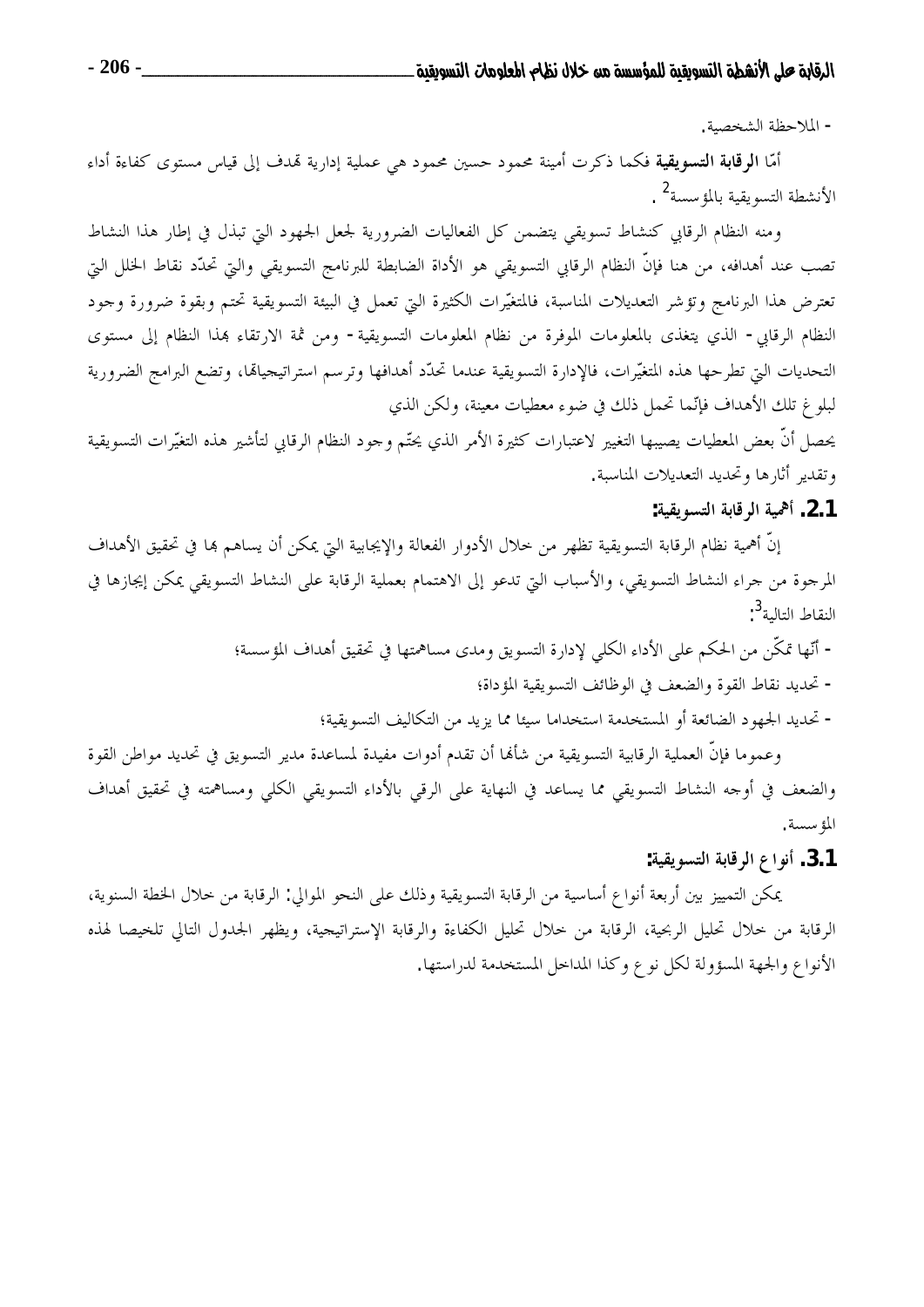الجدول رقم(01): يوضح أنواع الرقابة التسويقية

| المداخل المستخدمة                     | الهدف من الرقابة                | الجهة المسؤولة             | نوع الرقابة              |
|---------------------------------------|---------------------------------|----------------------------|--------------------------|
| تحليل المبيعات من حلال:               | التعرف إلى أيِّ مدى تم تحقيق    | الإدارة العليا والوسطى     | 1- رقابة الخطة السنوية؛  |
| - تحليل الحصة السوقية؛                | الخطة الموضوعة                  |                            |                          |
| - نسبة التكاليف إلى كل المبيعات؛      |                                 |                            |                          |
| - التحليل المالي.                     |                                 |                            |                          |
| تحليل الربحية من خلال:                | التعرف على ما إذا كانت المؤسسة  | المراقب التسويقي           | 2- رقابة الربحية؛        |
| - المنتجات والمناطق البيعية؛          | تحقق ربحية عالية أم لا          |                            |                          |
| - العملاء والموزعين وحجم أوامر البيع. |                                 |                            |                          |
| تحليل الربحية من خلال:                | تقييم وتحسين كفاءة الإنفاق      | الإدارة التنفيذية والمراقب | 3 - رقابة الكفاءة؛       |
| - كفاءة رحال البيع والإعلان؛          | وتأثير ذلك على التكاليف         | التسويقى وكذا الإدارة      |                          |
| - تنشيط المبيعات.                     | التسويقية                       | العليا                     |                          |
|                                       |                                 |                            |                          |
| الفعالية التسويقية.                   | التعرف على قدرة المؤسسة على     | المراجع التسويقي           | 4- الرقابة الإستراتيجية. |
|                                       | الاستفادة من الفرص التسويقية في |                            |                          |
|                                       | ضوء أسواقها ومنافذ توزيعها      |                            |                          |

المصدر: محمد فريد الصحن، إسماعيل السيّد، التسويق، المرجع السابق، ص373.

## أ-الر قابة من خلال الخطة السنوية

تمدف الرقابة الدورية على الخطط السنوية إلى قياس درجة التقدم في تنفيذ الخطط التسويقية الموضوعة، وتحديد مدى وجود انحرافات بين الأداء الفعلى والمخطط تمهيدا لاتخاذ إجراءات تصحيحية ضرورية لتلافي حدوث الانحرافات مستقبلا<sup>4</sup> ، وذلك من خلال المراحل الأربعة التالية.

الشكل رقم (01): يوضح مراحل الرقابة على الخطة التسويقية



وتتم الرقابة على الخطة السنوية من خلال: **- تحليل المبيعات:** حيث يتم قياس وتقييم حجم المبيعات الحقيقية ومقارنتها مع المبيعات المتوقعة من كل سلعة من السلع، أو منطقة من المناطق الجغرافية والعمل على اقتراح إجراءات تصحيحية؛ - تحليل الحصة السوقية: من حلال هذا التحليل يمكن التعرف على نواحي الضعف والقوة للمؤسسة مقارنة مع المنافسين في السوق من خلال التعرف على حصة المؤسسة الحقيقية؛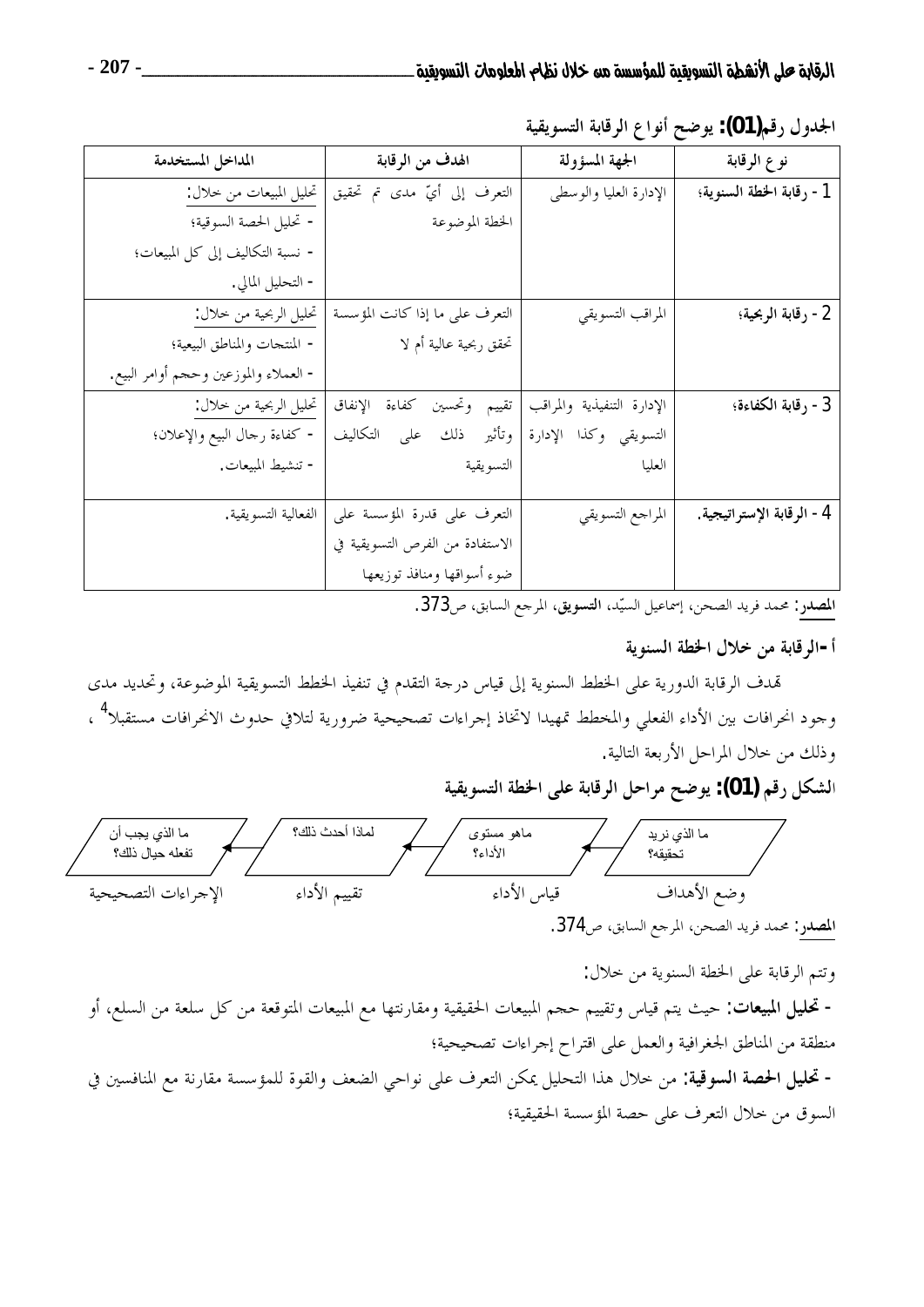#### ب-الرقابة من خلال تحليل الكفاءة

هذا الأسلوب يمدّنا بالكثير من الأدوات التي تمكّن من الحكم على مدى كفاءة الأداء في الجوانب التسويقية المختلفة، وفيما يلي بعض المؤشرات التي تساعد في قياس مدى كفاءة الأداء التسويقي في محالات الإعلان والبيع الشخصي<sup>5</sup>: - كفاءة القوى البيعية: ويمكن أن نجد بعض المؤشرات والمتمثلة في: - متوسط عدد الاتصالات لكل رجل بيع في اليوم؛ – عدد العملاء لكل فترة؛ – تكاليف القوى البيعية كنسبة من المبيعات الإجمالية. - كفاءة الإعلان: ويمكن أن نؤشر عليها بـــ: – تكاليف الإعلان لكل ألف مشاهد مثلاً في وسيلة معينة؛ - عدد الاستعلامات التي تمت بعد مشاهدة الإعلان؛ – نسبة المعنيون بالإعلان. - كفاءة تنشيط المبيعات: ويؤشر عليها بــ: – تكاليف برامج تنشيط المبيعات مقارنة بالمبيعات المتحققة منها؛ – نسبة المبيعات التي تمت من خلال برامج تنشيط المبيعات إلى المبيعات الإجمالية. ج-الرقابة من خلال تحليل الربحية تمدف الرقابة على الربحية إلى الآني<sup>6</sup>: – تحديد معدل الربحية الخاص بكل سلعة أو منطقة بيعية أوعميل أومنفذ توزيع أو قطاع من قطاعات السوق؛

– تحديد نوعية الأنشطة التسويقية التي يجب تدعيمها أو التركيز عليها، وتلك التي يجب التخلص منها أو إعادة النظر في أهميتها النسبية.

#### د-الر قابة من خلال الاستر اتيجية

يهدف هذا النوع من الرقابة إلى تحديد مدى كفاءة الأداء التسويقي بشكل إجمالي وعادة ما تتم على فترات متباعدة حيث أنَّ الخطط تأخذ فترة من الزمن حتى تؤتى ثمارها، وبعد هذه الفترة تحتاج المؤسسة إلى مراجعة للخطط التسويقية العامة التي تمّ تنفيذها ومدى جدواها، ويتم ذلك من خلال أسلوب يعرف باسم المراجعة التسويقية ُ' marketing audit، ويعني هذا الأسلوب احتبار شامل ونظامي ومستقل لبيئة وأهداف واستراتيجيات وأنشطة المؤسسة لتحديد المشاكل والفرص والتهديدات وتحديد التصرفات الواجبة لتحسين الأداء التسويقي للمؤسسة.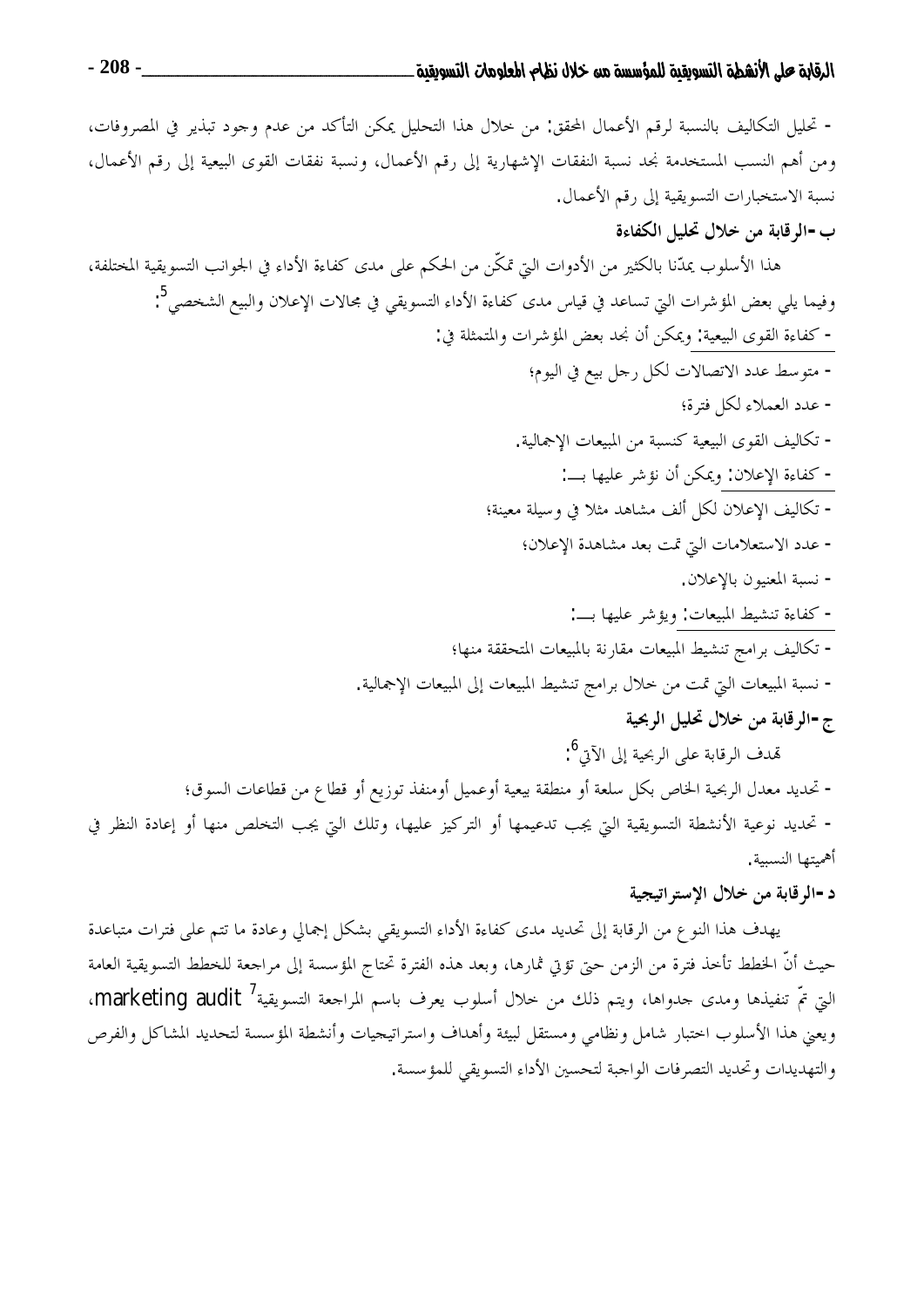2. الإطار العام لنظام معلومات التسويق للمؤسسة

يمكن القول بأنَّ مفهوم نظام المعلومات التسويقية ظهر لأول مرة في بداية الستينات كاتجاه حديث ومتطور يتوقع منه أن يحدث تغييرات إيجابية في إدارة الأنشطة التسويقية، ورائد الفكرة الخبير" روبرت وليام Robert Wiliam "(\*). وقد حاء ظهور الفكرة كنتيجة لمحموعة من التطورات نوجزها في:

- ظهور نظرية الأنظمة وتطبيقاها في محال التسويق؛ - قصر دورة حياة المنتج مما يتطلب ضرورة توافر معلومات؛
	- اكتساب التسويق الصفة الدولية؛
	- الاتجاه الكبير نحو العولمة وما يصاحبه من حدة المنافسة.

كل هذه الأمور تجعلنا نبحث في عوامل الاهتمام بنظام المعلومات التسويقية في المؤسسة ومن ثم التعرض إلى المفهوم والأهمية النسبية لهذا النظام داخل المؤسسة من حلال ما يلي:

# 1-عوامل تعزيز الاهتمام بنظام المعلومات التسويقية

تزداد الحاجة إلى المعلومات التسويقية ونظام المعلومات التسويقية في الوقت الحالي أكثر من أي وقت مضى، وذلك نتيجة لمحموعة من التغيرات التي تشهدها بيئة المؤسسة، ومن أهم هاته التغيرات:

أ- الانتقال من الأسواق المحلية إلى الأسواق الوطنية والدولية: إنَّ قيام المؤسسة بخدمة الأسواق الوطنية والدولية أدى إلى اتساع الفجوة بينها وبين أسواقها وبالتالي فهي تحتاج إلى المزيد من المعلومات التي تساعدها على دراسة هذه الأسواق من حيث حاجالها ورغبالها ودوافع اقتنائها للمنتجات<sup>8</sup> .

ب- زيادة أهمية المؤشرات الاقتصادية واحتدام المنافسة: إنَّ المؤشرات الكلية للاقتصاد تسهم وبدور كبير في إنجاح الإدارة التسويقية وحاصة ما يتعلق بقوى العرض والطلب والأسعار، إذ أنَّ هذه المؤشرات تتميز بالحركية والتغير المستمرين، من هذا الجانب يجب على إدارة التسويق مراعاة والتنبه إلى هذه المؤشرات من حلال امتلاك تلك المعلومات الضرورية عن هذه المؤشرات، والاهتمام بنظام المعلومات التسويقية الذي يكفل إقامة هذه المعلومات.

جــــ- تعقد النشاط التسويقي: أصبحت الأنشطة التسويقية تتسم بدرجة عالية من التعقد والاتساع حيث أنّ النظرة اليوم للمستهلك وسلوكه الشرائي لم تعد كالماضي، وأصبح من الضروري الإلمام بكل شيء عن محدّدات سلوكه وأنماطه الشرائية ومعرفة أحاسيس ما بعد الشراء.

و لم يعد اليوم قرار الإنتاج بناء على ما ترغب المؤسسة في إنتاجه أو ما هي قادرة على إنتاجه. بل بناء على ما يحتاجه السوق، وما يرغب فيه، وما يسمح به الوضع التنافسي.

د- التقدم الهائل في تكنولوجيا المعلومات والاتصالات: وما ترتب عنه من سرعة انتقال المعلومات بين المؤسسات، وتعزز هذا التقدم بالتجارة الإلكترونية، وهذا ما يلزم المؤسسات ليس فقط بإنشاء نظام معلومات تسويقية ولكن أيضاً بتفعيل هذا النظام لمواكبة التطورات التيّ أفرزتما ثورة المعلومات<sup>9</sup>.

( \* ) خبير أمريكي كان يعمل في شركة إدوارد دالتون في ولاية أنديانا الأمريكية.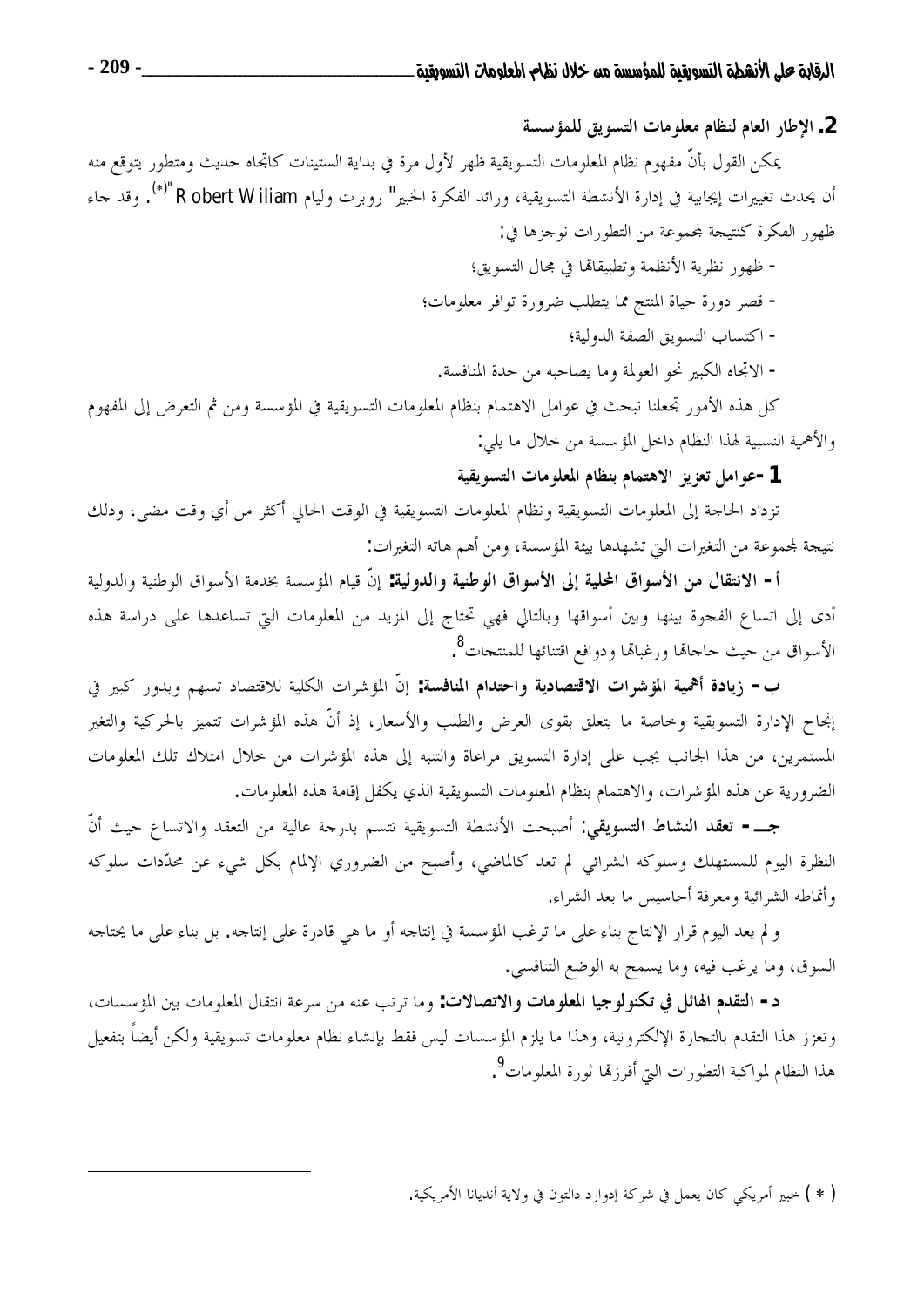هـــــ ظهور الأسواق الكبيرة: يعتمد الإنتاج واسع النطاق والتوزيع واسع النطاق معاً على وجود أسواق كبيرة التي بدورها تستلزم العديد من الوسطاء، إنَّ وجود هذه الحلقة من الوسطاء قد يخلق الفجوة بين المؤسسة والمستهلك بخاصة عندما يتحول الوسيط إلى حاجز أمام تدفق البيانات بالاتجاه المعاكس والتي من حلالها نتعرف على حاجات ورغبات المستهلكين. واتساع هذه الفجوة يُعدّ العامل المحفز المهم باتجاه إدراك وتعزيز أهمية نظام المعلومات التسويقية في ردم الفجوة.

و – السوعة في اتخاذ القرارات التسويقية: حيث يجب على إدارة التسويق أن تكون على استعداد دائم ومستمر لاتخاذ القرارات الملائمة والمناسبة الخاصة بالمنتجات الحالية والجديدة، وهذا يتطلب وجود نظام المعلومات التسويقية؛

ز – التحول من إشباع حاجات المشترين إلى إشباع رغبالهم: حيث زيادة رفاهية المحتمع أدت إلى زيادة رغبات الأفراد في اقتناء المنتجات التي تشبع حاجاته بخلاف الحاجات الأساسية، وهذا يعطي أهمية كبيرة لتفهم الحاجات الكامنة والرغبات المتزايدة للمستهلكين والعمل على إشباعها؛

حـــــ تناقص الموارد الطبيعية: أي أنّ هناك موارد طبيعية تتميز بالندرة النسبية مما يجعل المنتجين وأصحاب المؤسسات يبحثون عن المعلومات التي تخص منتجاقمم كمعرفة البدائل المتاحة أمامهم، وكذا استغلال الموارد المتاحة لديهم. ونظام المعلومات التسويقية هو الذي يتكفل بتوفير المعلومات المهمة.

2 **– مفهوم نظام المعلومات التسويقية:** يُؤكد كوتلر على أنَّ كل مؤسسة يجب عليها أن تنظم الكيفية التي تتدفق هما المعلومات التسويقية لمدراء التسويق، وتدرس حاجات مدرائها من المعلومات، وتصمم أنظمة معلومات تسويقية تلبي هذه الاحتياجات". ولقد تنوعت تعاريف نظام المعلومات التسويقية، فكل كاتب أو باحث له وجهة نظر خاصة به، ولكن في العموم يتفقون على المبادئ الأساسية، ونتعرض لأهمها في:

- في سنة 1966 استعمل كوتلر مصطلح مركز أعصاب التسويق ليصف به عملية جديدة حاصة بجمع المعلومات التسويقية، حيث حدَّد فيه ثلاثة عناصر أساسية هي:

المحيط الخارجي للمؤسسة، قنوات اتصال المؤسسة بمحيطها<sup>11</sup>، والشكل الموالي يوضح هذا المفهوم.



G, Demony and R. Spizzichiso, op-cite, P36. :المصدر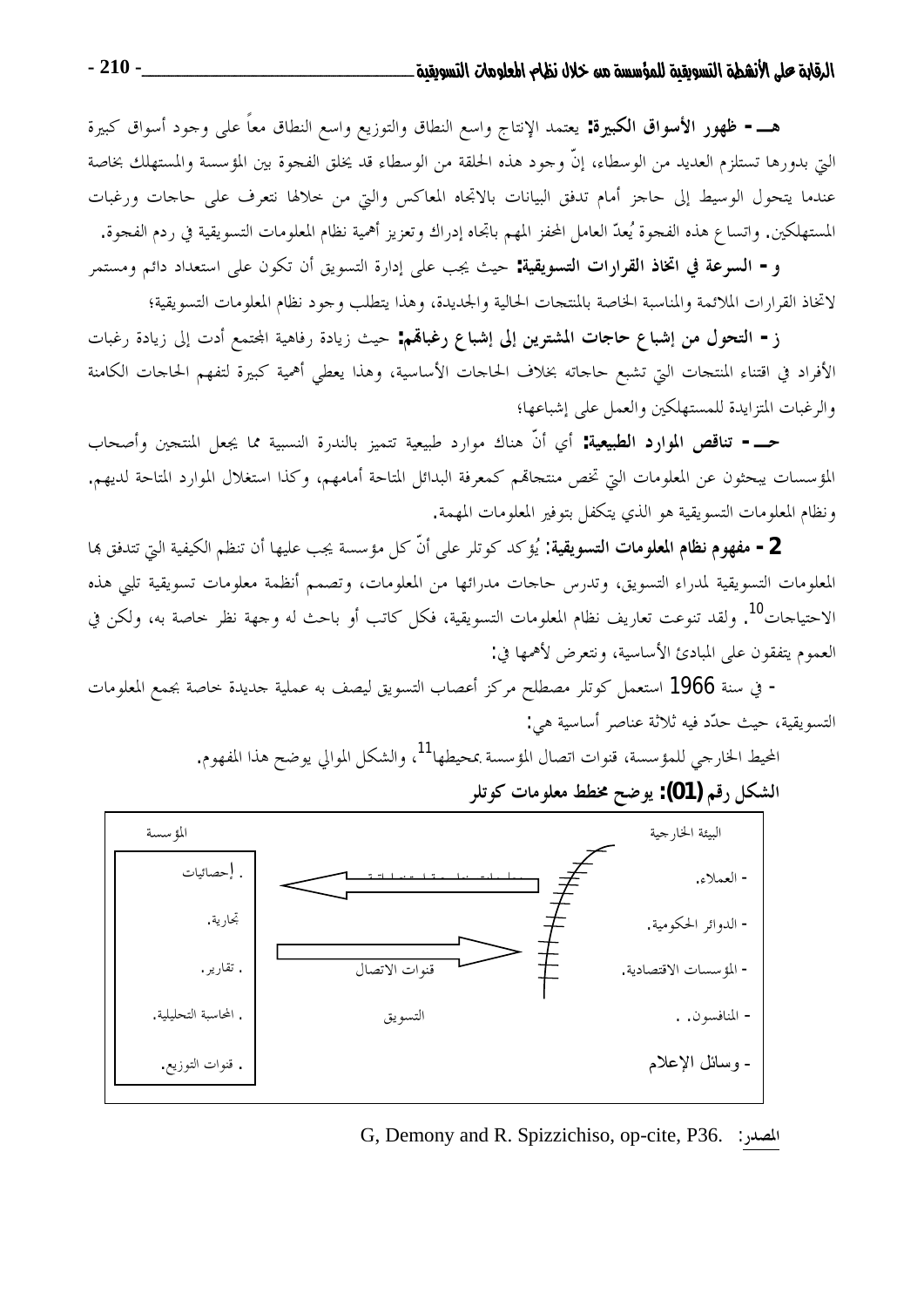يعرف الدكتور طلعت أسعد نظام المعلومات التسويقية بأنه عملية مستمرة ومنظمة لجمع وتسجيل البيانات وتبويبها وحفظها وتحليلها سواء كانت بيانات ماضية أو حالية أو مستقبلية والمتعلقة بأعمال الشركة والعناصر المؤثرة فيها، والعمل على استرجاعها للحصول على المعلومات اللازمة لاتخاذ القرارات التسويقية في الوقت المناسب والشكل المناسب وبالدقة المناسبة وبما يحقق أهداف الشركة<sup>12</sup>.

- كما عرف نظام المعلومات التسويقية بأنه التفاعل المركب بين المتخصصين والآلات المستخدمة لضمان جمع وتحليل وتدفق المعلومات المستخدمة من المصادر الداحلية والخارجية اللازمة لاتخاذ القرارات التسويقية تحت الظروف المختلفة لتوفر المعلومات وذلك لخدمة مديري التسويق بالمؤسسات التي تقوم بتقديم سلع أو خدمات في الماضي أو المستقبل<sup>13</sup>؛

- وحسب Dubios , Kolter فإنَّ: نظام المعلومات التسويقية هو شبكة معقدة من العلاقات المهيكلة؛ أين يتم تدخل الأشخاص، الآلات والطرق التي تمدف إلى خلق تدفق منظم للمعلومات الملائمة الآتية من مصادر داخلية أو خارجية عن المؤ سسة بغرض استخدامها كقاعدة للقرارات التسويقية<sup>14</sup>.

- كما عرفه Keller وKeller في 2006، بأنه: ذلك النظام الذي يتكون من الأشخاص والأجهزة والإحراءات ويستخدم في جمع، تصنيف، تحليل، توزيع معلومات محتاج إليها، دقيقة، وفي الوقت المناسب لمتخذي القرارات التسويقية في المؤسسة 15.

في ضوء التعاريف السابقة لنظام المعلومات التسويقية يمكن ضبط أهم الأبعاد المتعلقة به والمتمثلة في:

- الهدف الجوهري لنظام المعلومات التسويقية هو توفير المعلومات الضرورية لإدارة التسويق؛
- لتوفير هذه المعلومات لا بد من قيام نظام المعلومات التسويقية بتحميع البيانات من المصادر الداخلية والخارجية؛

– يسهم نظام المعلومات التسويقية من حلال توفيره المعلومات الضرورية في تعزيز الإدارة التسويقية على تحقيق عدد من أهدافها. تحديد وتقويم فرص البيع، التحكم في التكاليف التسويقية، تقرير مستويات الأسعار التي تعظم الأرباح....

– يستلزم إدارة وتشغيل نظام المعلومات التسويقية وجود مجموعة من المتطلبات؛

- يتصف نشاط هذا النظام بالاستمرارية والتواصلية؛

وعليه فإنَّ نظام المعلومات التسويقية هو تلك الطريقة المنظمة لجمع وتسحيل وتبويب وحفظ البيانات الماضية والحالية والمستقبلية والمتعلقة بالنشاط التسويقي للمؤسسة، هدف الحصول على المعلومات اللازمة في الوقت المناسب وبالشكل والدقة المناسبين قصد استخدامها في تحقيق أهداف إدارة التسويق في المؤسسة.

في ضوء ما سبق يمكن القول: بأنَّ نظام المعلومات التسويقية يلعب دوراً هاماً في المؤسسات باعتباره النظام الوحيد الذي يهتم بالمعلومات المتعلقة بالنشاط التسويقي والذي تتحدد على أساسه التنبؤات الخاصة بالسوق، إستراتيجيات المنافسين، وتُعدّ هذه المعلومات بمثابة المحرك الأساسي للنشاط التسويقي في المؤسسة. والشكل الموالي يوضح بنية نظام المعلومات التسويقية ومكانته في المؤسسة.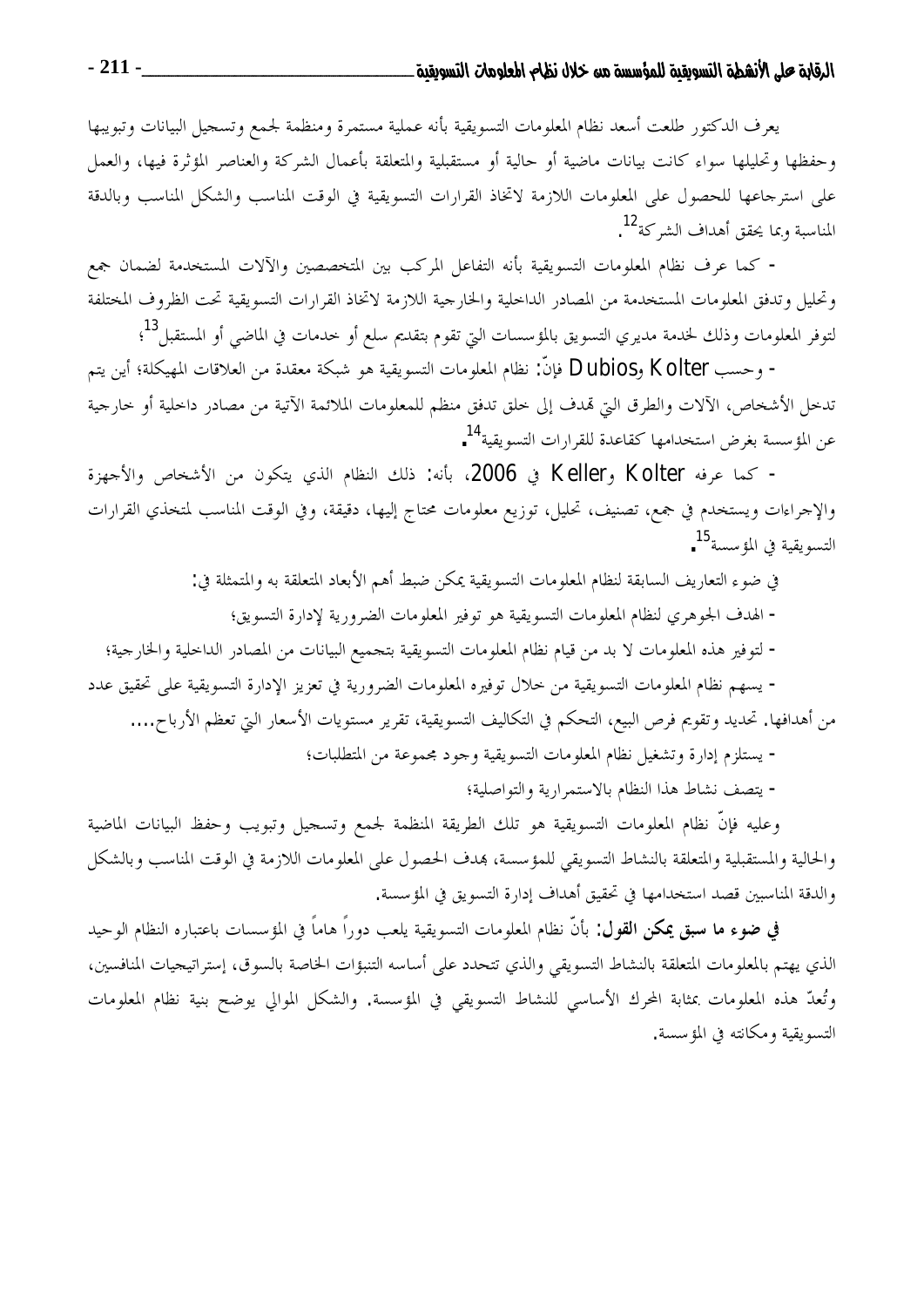

الشكل رقم(02): يوضح بنية نظام المعلومات التسويقية ومكانته في المؤسسة

المصدر: فريد النجار، إدارة منظومات التسويق العربي والدولي، مؤسسة شباب الجامعة، مصر، 1999، ص 63.

من خلال الشكل يتبين لنا بأنّ نظام المعلومات التسويقية يستخدم مجموعة نماذج لإدارة البيانات سواء كانت فعلية أو تنبؤية، ويتفاعل مع التغيرات البيئية.

## 3 - أهمية نظام المعلومات التسويقية

لنظام المعلومات التسويقية أهمية كبيرة بالنسبة للمؤسسة وذلك من حلال المزايا التي يمكن أن يعززها النشاط التسويقي في المؤسسة خاصة الدور الذي تلعبه المعلومات المستخدمة في العديد من المحالات، وتظهر أهميته من خلال<sup>16</sup>:

– توفير المعلومات المساعدة في اتخاذ القرارات التسويقية المختلفة إذ ألها الطريق إلى جانب ما يقوم به النظام من إعداد المعلومات بطريقة ملخصة على كل بديل وأثرها على الأهداف المطلوب تحقيقها، فكلما توافرت معلومات كافية ودقيقة كلما ساعد ذلك على تحقيق أحسن النتائج في التخطيط والتنفيذ والرقابة التسويقية؛

– يتميز نظام المعلومات التسويقية بأنه ينظر إلى أعمال المؤسسة ككل وليس كأجزاء منفصلة إذ يربط بين سياسات المؤسسة الخاصة بالإنتاج والتمويل والشراء والتخزين والسياسات التسويقية وتضعها في قالب واحد وتحلُّلها بشكل متكامل والشكل التالي يوضح ذلك.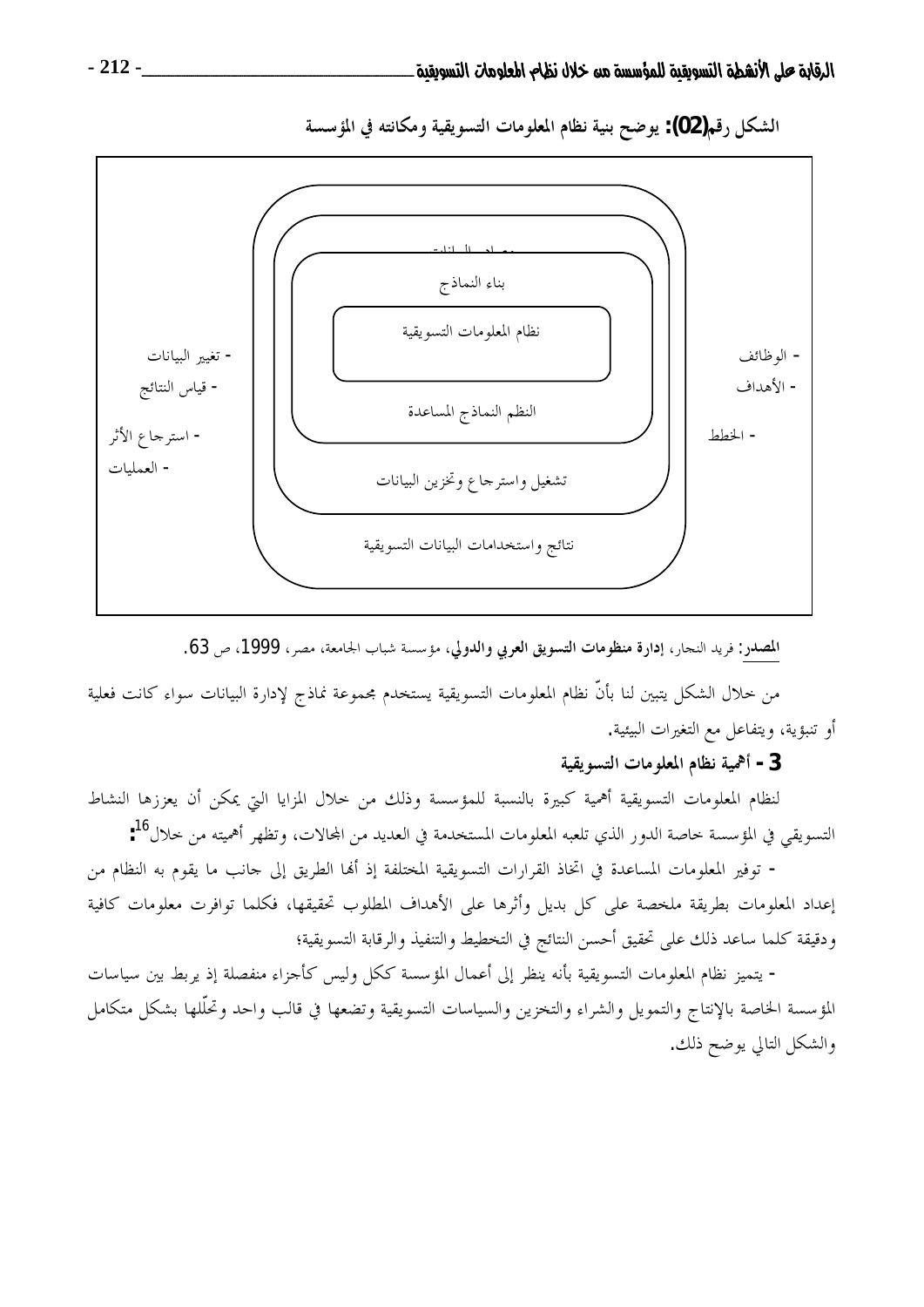| القرار التسويقي                                                                                                                               |             | نظام المعلومات التسويقية                                                                              |                                  | بيئة التسويق                                                                                                                      |
|-----------------------------------------------------------------------------------------------------------------------------------------------|-------------|-------------------------------------------------------------------------------------------------------|----------------------------------|-----------------------------------------------------------------------------------------------------------------------------------|
| • الإستراتيجية<br>- منتجات جديدة<br>- أسواق جديدة.<br>• المنافسة.<br>• المزيج التسويقي<br>- تخطيط<br>- عملیات<br>● القوى البيعية<br>- الإعلان | Information | تدفق البيانات الداخلية.<br>رؤية وتصوير البيئية الخارجية.<br>بحوث التسويق.<br>تدفق المعلومات الخارجية. | $\overline{\phantom{a}}$<br>Data | - العملاء<br>– المنافسون<br>– الموردون<br>– الموزعون<br>- الاقتصاد<br>– المحتمع<br>– القوانين<br>- التكنولوجيا<br>– القوى المادية |

الشكل رقم (03): يوضح النظرة الشمولية لنظام المعلومات التسويقية

المصدر: أمين عبد العزيز حسن، مرحع سابق، ص148.

– تشجيع الإدارة التسويقية على تحمل المخاطر والبحث الدائم عن الفرص التسويقية والتي لا تتضح أبعادها إلا بتوافر المعلومات التسويقية المناسبة.

– تزويد مختلف وظائف ومصالح المؤسسة بالمعلومات الضرورية<sup>17</sup>.

– تمكُّن نظم المعلومات التسويقية من استخراج مجموعة ضخمة من المعلومات بشكل تلقائي يساعد على حساب جدوى كل الأنشطة التسويقية فيمكن حساب نصيب كل عميل وكل سلعة، وكل منطقة بيعية ومساهمة كل عنصر في الأرباح الكلية للمؤسسة؛

- تخطيط الفئة المستفيدة من الخدمات أو السلع المقدمة من طرف المؤسسة وبالتالي تقدير احتياحات المؤسسة من التسهيلات والموارد المختلفة وتحديد أولويات الحصول عليها؛

– تحقيق الاستخدام الأكثر كفاءة للموارد المتاحة وذلك من حلال مساهمة نظام المعلومات التسويقية في زيادة فعالية الاتصالات فيما بين نظم المعلومات الوظيفية الأخرى المكونة لنظام المعلومات الإدارية على مستوى المؤسسة ككل، مما يؤدي إلى إمكانية وسرعة الوصول إلى المعلومات المطلوبة واللازمة لتحقيق أهداف المؤسسة<sup>18</sup>؛

– ترشيد القرارات التسويقية المتعلقة بالمنتج والتسعير وتقسيم السوق واختيار منافذ التوزيع وكذا القرارات المتعلقة باختيار المزيج الترويجي الأمثل للمؤسسة؛

– المساهمة في وضع أهداف المؤسسة بدقة؛

وخلاصة القول يتضح لنا بأنّ نظام المعلومات التسويقية يساهم في تحقيق الأهداف التسويقية للمؤسسة، إذ أصبح في المؤسسات الحديثة ضرورة ملحة وليس ترفاً أو استكمالاً للشكل حتى تستطيع الإدارة في هذه المؤسسات أن تتماشى مع العصر .

ولا يقتصر نظام المعلومات التسويقية على المؤسسات الكبيرة فقط بل يتعداه للمؤسسات المتوسطة والصغيرة حيث أنّ المعلومات كالدم في حسم الإنسان وكالدم في هيكل أي مؤسسة كانت في ظل التغيرات المحلية والعالمية السريعة والمتلاحقة.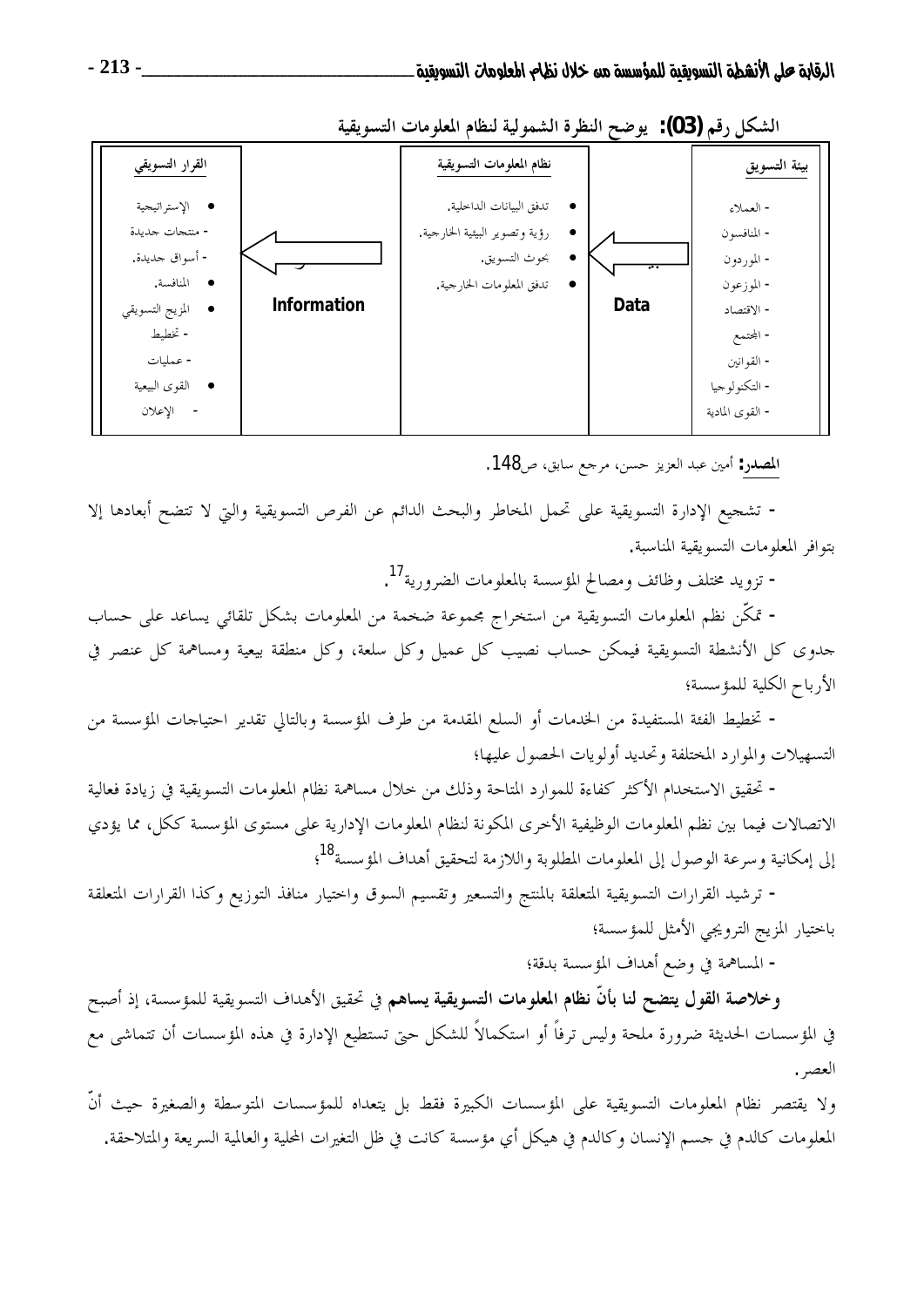3. استخدام نظام المعلومات التسويقية في الرقابة على الأنشطة التسويقية للمؤسسة

من أحل إلقاء الضوء على الجوانب التي يطالبها النظام الرقابي التسويقي وتحديد دور نظام المعلومات التسويقية في نجاح النظام الرقابي، ومن هنا يمكن تبيين أهم استخدامات نظام المعلومات التسويقية في الرقابة على الأنشطة التسويقية وذلك بالتطرق إلى النقاط التالية:

#### 1-متابعة المبيعات

يمكن متابعة مبيعات مؤسسة ما من حلال تحليل المبيعات التي تعتبر من الأدوات المهمة في العملية الرقابية التي يمكن أن تساعد الإدارة التسويقية في تقدير مدى كفاءة وفاعلية النشاط التسويقي العام والبيع بشكل حاص ويتم ذلك من حلال<sup>19</sup>: – تحديد اتحاهات مبيعات المنتج أو المنتحات التي تتعامل معها المؤسسة؛ – تحديد ربحية المنتجات على أساس منتج إلى منتج آخر؛ – أداء كل فرع أو إقليم مبيعات وكذا أداء رحال البيع.

إنَّ المعلومات الضرورية لإعداد مثل هذا التحليل والتي يساهم هما نظام المعلومات التسويقية تأخذ العديد من الأشكال مثل الطلبيات، دفتر الحسابات، القوائم، وصولات الاستلام، التقارير العامة للمبيعات...الخ. فعقود المبيعات الفعلية التي تعتمد بشكل أساسي على فواتير البيع التي تحتوي على بيانات عن نوع المنتج، كمية السلعة، شروط الدفع، الخصم، إقليم البيع، رحل البيع...الخ. وتتضمن تقارير المبيعات معلومات عن ربحية المنتج، خط الإنتاج، إقليم البيع، رحل البيع، أما تقارير الربحية فإنّها تتضمن معلومات عن تكاليف البيع وكذا هامش الربحية الذي يعتبر مهما حدا في تحديد مستوى مساهمة كل من المنتج والعميل ورحال البيع في الربحية، فبدون هذه المعلومات فإنّ أداء البيع قد يكون على أساس حجم البيع بالدينار، كما أنّ الربحية المربحة أو الحسارة المتحققة قد تحتجب، يضاف إلى ذلك بأنَّ أغلب المنتجات، العملاء، رجال البيع غير المربحين، ومن ثم تصميم نظام الحوافز الذي يحث رحال البيع نحو التركيز على المنتجات الأكثر ربحية.

إنَّ التقارير أعلاه تستلزم معلومات عن تكاليف البيع مثال ذلك تقارير ربحية المنتج، ربحية وحدة المبيعات، ربحية البيع ككل، إذ يتم تجهيز هذه المعلومات على أساس أسبوعي أو شهري أو سنوي، كما يتم إعدادها على أساس الربحية الفعلية، وكما تتم مقارنتها مع الربحية المخطَّطة على أساس شهري أو سنوي، مثال ذلك أنَّ وحدة المبيعات التي تقيَّم على أساس وحدة المبيعات المحتملة في الإقليم يتم مقارنتها مع تلك المبيعات المحتملة في خطط ربحية الوحدة، ذلك لأنّ المقارنة المباشرة في أقاليم مختلفة قد تتفاوت بسبب اختلاف الطلب على المنتجات المختلفة، هذه المقارنة بين الربحية المخططة والربحية الفعلية تجعل بالإمكان احتساب التفاوت في كل منتج أو فرع منتج أو رحل بيع.

مما سبق يتضح لدينا دور نظام المعلومات التسويقية في متابعة المبيعات بشكل فعال والتي تعتبر الأساس في إجمالي نشاطات المؤسسة ككل.

#### 2-متابعة العملاء

إنَّ الهدف الأساسي من هذه المتابعة للعملاء هو محاولة تحديد الربحية لكل عميل يتعامل مع المؤسسة، غالبا ما يصنف العملاء تبعا لحجم المبيعات، حيث يتم التركيز على الصنف الذي يشتري بكميات ويساهم بنسبة أكبر في تشكيل عائدات المؤسسة، مثال ذلك أنّ 10% من العملاء قد يساهمون بنسبة80-90% من مجموع عائدات البيع للمؤسسة، عليه يستلزم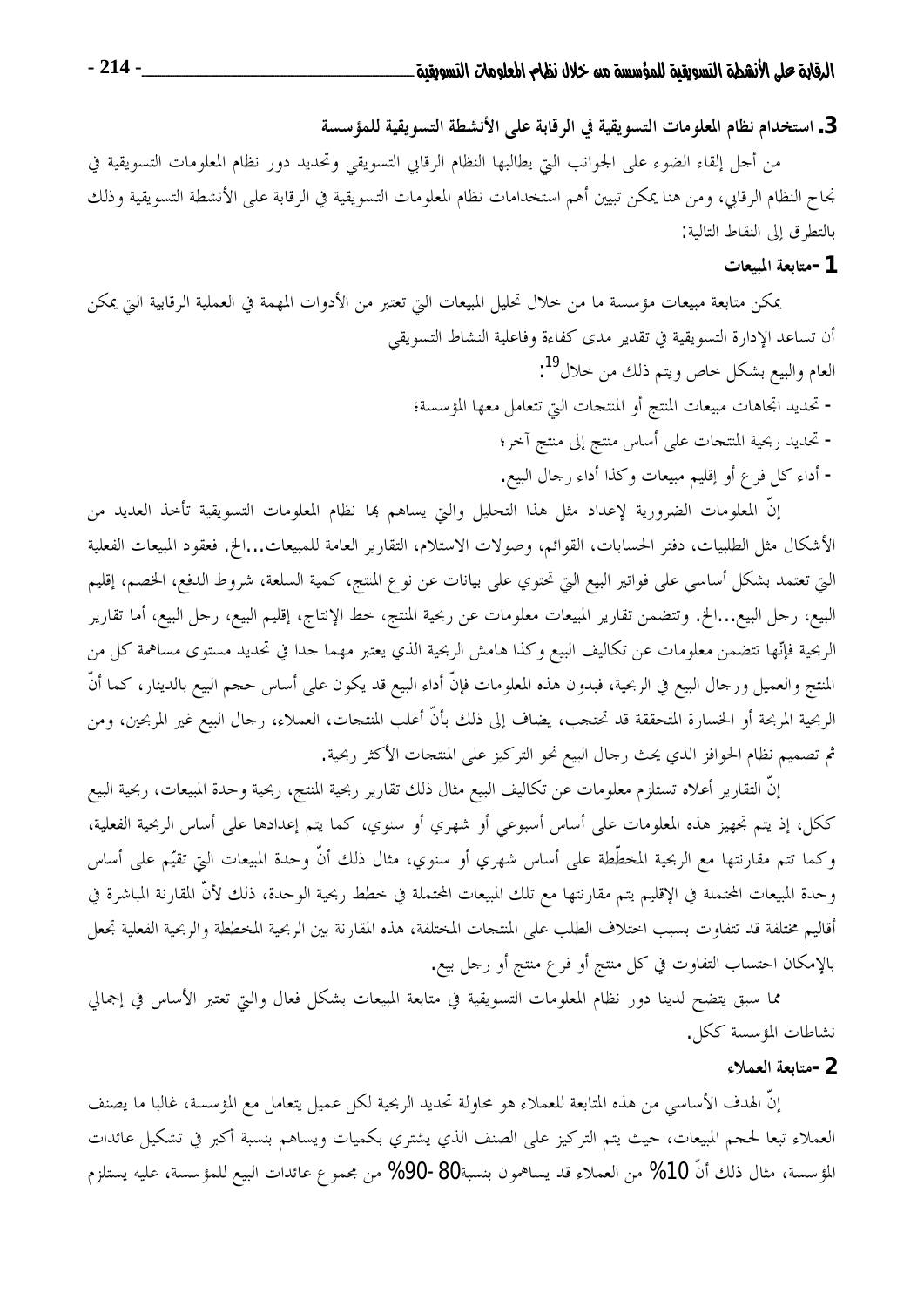وتظهر فاعلية نظام المعلومات التسويقية في مدى قدرته على توفير المعلومات الضرورية التي تمكَّن الإدارة التسويقية من تحقيق الأهداف أعلاه ومتابعة العملاء بشكل مناسب، ولا يقتصر دور نظام المعلومات التسويقية على متابعة الصنف أعلاه وإنَّما حث العملاء ذوي المشتريات القليلة إذ يستمر النظام بتوفير المعلومات الضرورية التي تمكَّن الإدارة من تحليل نشاطهم والتأكد من إمكانية زيادة مشترياقمم وتحويلهم إلى عملاء مربحين بمرور الزمن.

#### 3 -متابعة النفقات التسويقية

تشتمل النفقات التسويقية على تلك النفقات المتعلقة بالرواتب، العمولات، الوكلاء، تكاليف الترويج، البحوث والدراسات التي تقوم بما المؤسسة، تكاليف توزيع المنتج، خصم المبيعات...الخ. وتعتمد آلية متابعة هذه النفقات على خطة ربحية التسويق التي تعتبر حزءا من الخطة الكلية للمؤسسة، إذ يقع على عاتق الإدارة التسويقية متابعة مثل هذه النفقات، هذه المسؤولية تستلزم بدورها تقارير حطة الربحية الاعتيادية موضحة فيها المستويات المخططة للإنفاق الفعلى، الانحراف الحاصل في كل محال للإنفاق إلى حانب المعلومات الإضافية عن أسباب هذه الانحرافات، ويكفل نظام المعلومات التسويقية إعداد مثل هذه التقارير .

### 4-تقسيم السوق

ينصب هذا التقييم على مجالات متعددة مثل عدد المستهلكين المحتملين، مواقعهم، خصائصهم، نماذج مشترياقم، ولعل المحال الأكثر صعوبة ما يتعلق بالدافعية، ونقصد ها كشف النقاب عن الدوافع التي يمكن أن تستخدم في تحزئة السوق أو في توسيع نطاق الجهود المبذولة في السوق الحالية، والأسلوب الأكثر أهمية في تقييم السوق يتمثل باختيار مدى تغطية السوق أو اختراق السوق بالشكل الذي يؤشر الموقف الحالي للمؤسسة في السوق والتي في ضوئها يتقرر ما إذا كانت المؤسسة بحاجة إلى زيادة تغطيتها للسوق، أو تعزيز احتراقها له كما تقرر أيضا الحصة السوقية للمؤسسة والمنافسين والمبيعات للصناعة ككل، ولأجل انجاز هذه المهمة وتذليل الصعوبات التي تعترض انجازها لابد من توفير المعلومات الضرورية عن مختلف الجوانب المتعلقة بالسوق والعوامل التي تعمل فيها<sup>21</sup>.

وبناء على ما سبق يمكن توضيح تدفقات البيانات والمعلومات من وإلى نظام المعلومات التسويقية واللازمة لتدعيم أنشطة الرقابة على العملية التسويقية في المؤسسة في الشكل الموالي.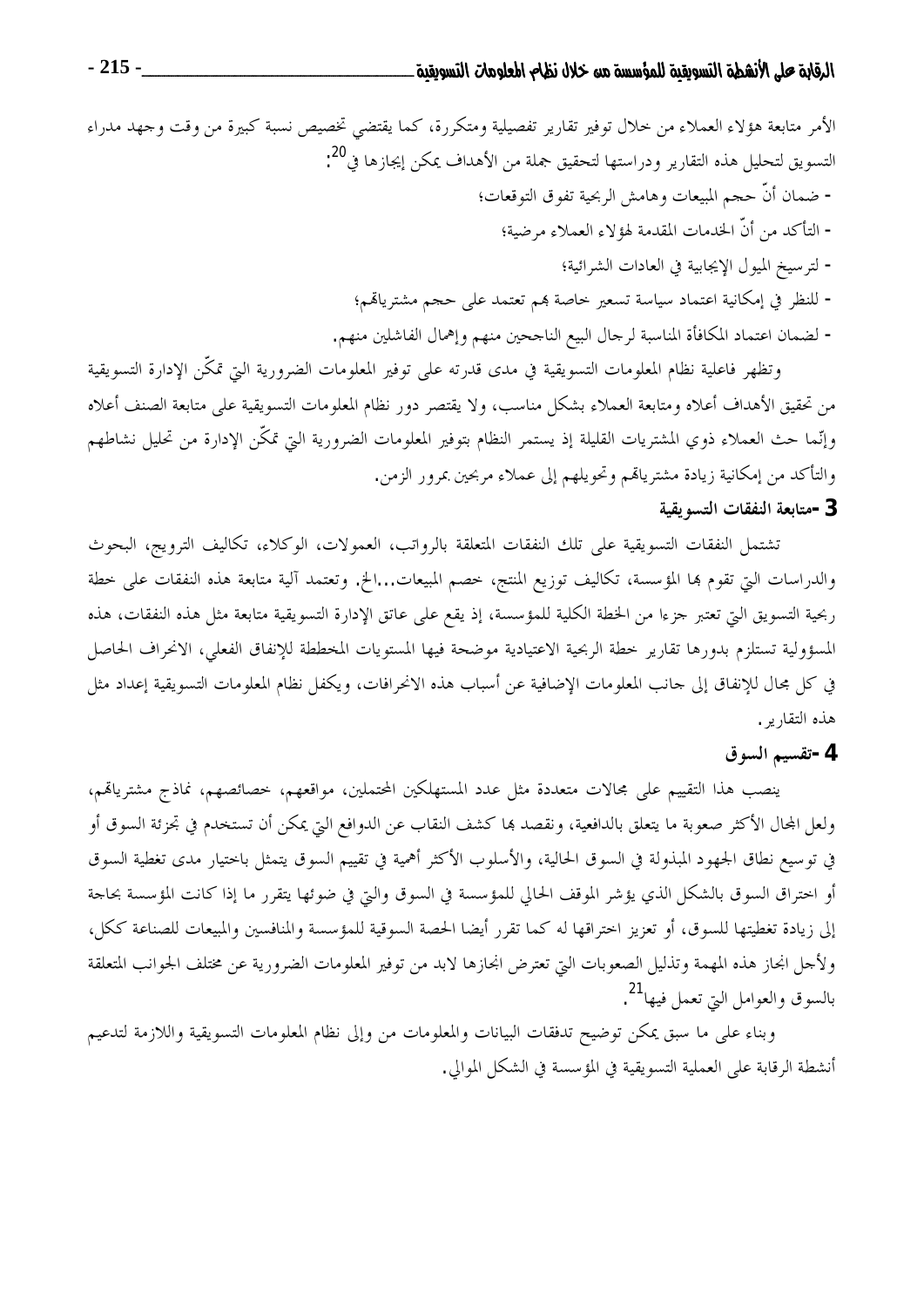

الشكل رقم(04): يوضح دور نظام المعلومات التسويقية في تدعيم أنشطة الرقابة التسويقية

المصدر: أمينة محمود حسين محمود، المرجع السابق، ص183. من خلال الشكل يتضح بأنَّ لنظام المعلومات التسويقية دورا هاما في تدعيم أنشطة الرقابة على العمليات التسويقية بالمؤسسة وذلك من خلال: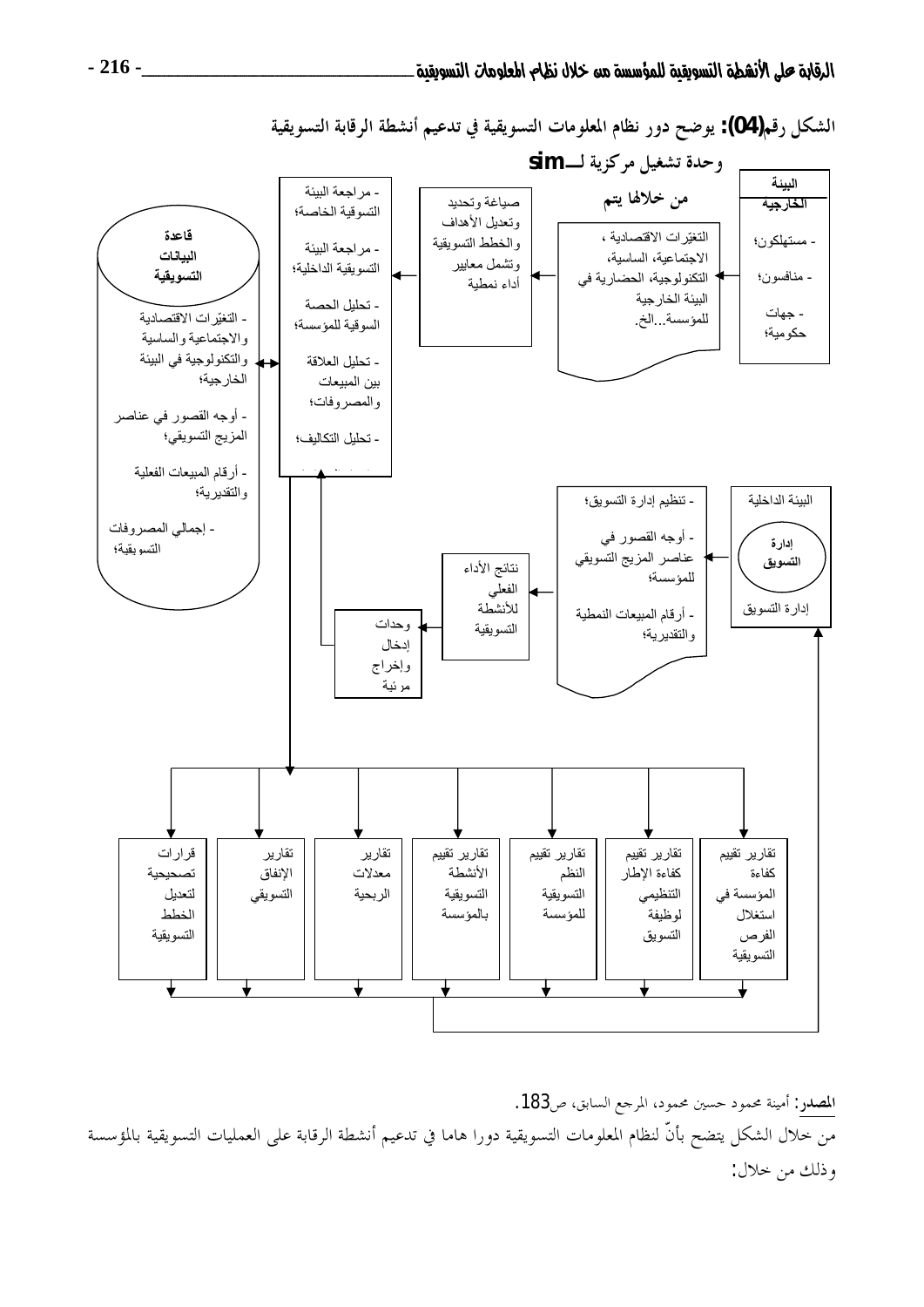– إتاحة معدلات معيارية سواء في شكل أهداف أو خطط تسويقية للمؤسسة؛ – جمع وتسجيل البيانات والمعلومات التي تعكس مستوى الأداء الفعلى للأنشطة التسويقية داخل المؤسسة؛ – مقارنة الأداء الفعلي بالأداء التقديري، وتحديد الانحرافات وتبيين أسباها؛ – إنتاج مجموعة التقارير والتي يمكن الاستفادة منها في تدعيم أنشطة الرقابة سواء الإستراتيجية أو على الخطط السنوية أو على الربحية.

## خاتمـــــة:

إذا كانت الرقابة على الأنشطة التسويقية تعرّف بأنّها المتابعة المستمرة لما كان عليه ماضي، أو مستقبل المؤسسة وهي البرنامج الموحه بالسوق بمدف تحقيق التوازن بين الحاحات(الحالية والمستقبلية، المدركة والكافية، القائمة و التي يمكن أن تظهر لاحقا) من جهة وبين إمكانيات المؤسسة(البشرية، المادية، الملموسة وغير الملموسة، المتاحة و التي يمكن إتاحتها مستقبلا) من جهة أخرى، و المحافظة على هذا التوازن على النحو الذي يتيح الفرصة لتحقيق أقصى إشباع ممكن للمحتمع( تحقيق الرفاهية، تعزيز الاستقرار الاقتصادي، مكافحة البطالة...الخ) معا وفي آن واحد مما يستدعي القيام بالتخطيط لكل هذا، ولضمان سيرورته في الاتجاه المرغوب فيه يستلزم الرقابة عليه- إذ تعدّ المعلومات حجر الزاوية في إعداد الخطط التسويقية بمختلف أنواعها الطويلة و المتوسطة و القصيرة الأمد وفي الرقابة على تنفيذها، لأنّه بدون هذه المعلومات يتعذر ابتداء تحديد الأهداف التسويقية، ومعرفة الفرص المتاحة، وبذات الوقت فإنَّ تقييم الخطط ومعرفة مدى تنفيذها بشكل سليم يستلزم معرفة الإنحاز الفعلي و المخطط لكي يتسنى إجراء المقارنة بينهما وكشف الانحرافات الحاصلة- .

إذا وكأساس فإنَّ الرقابة على الأنشطة التسويقية يجب أن ينبثق عن تقدير كامل لكافة المتغيَّرات البيئية للمؤسسة الداخلية والخارجية، وهذا التقدير و التخطيط يستند في جوهره على المعلومات التي يتيحها نظام المعلومات التسويقية، الذي يوفُّر كافة المعلومات عن ميدان نشاط المؤسسة، والقوى والإمكانات التي تتمتع بما المؤسسة من أجل ضمان تصميم نظام رقابي فعال بالنسبة للمؤسسة يهتم بالمتابعة الدورية لأنشطة المؤسسة خاصة التسويقية منها .

عليه يمكن من حلال البحث أن نوصي **بضرورة:** 

- الاستفادة من المعلومات التي يتيحها نظام المعلومات التسويقية عند إجراء الرقابة على الأنشطة التسويقية التسويقية للمؤسسة من اجل ضمان تنفيذها بكفاءة وفعالية لبلوغ الأهداف العامة المسطرة، ومن ثمة تحقيق البقاء والاستمرار في السوق؛
- صياغة مزيج تسويقي كفؤ وفعّال يلبي حاجات ورغبات الزبائن والمستهلكين دوما في إطار القيم المضافة والمعلومات  $\bullet$ الموفَّرة من نظام المعلومات التسويقية للمؤسسة.
- الاستفادة من محرجات نظام المعلومات التسويقية من المعلومات والتي تمتم بمتابعة مبيعات المؤسسة وتقسيم السوق، وكذا الرقابة على الأنشطة التسويقية ومتابعة العملاء.
- الاستفادة من معلومات المؤسسات المنافسة التي يتيحها النظام والتي تنشط في نفس ميدان نشاط مؤسستنا، ومقومات المنتج المقدم من طرفها، الأسعار والاستراتيجيات المعتمدة من قبل المنافسين.